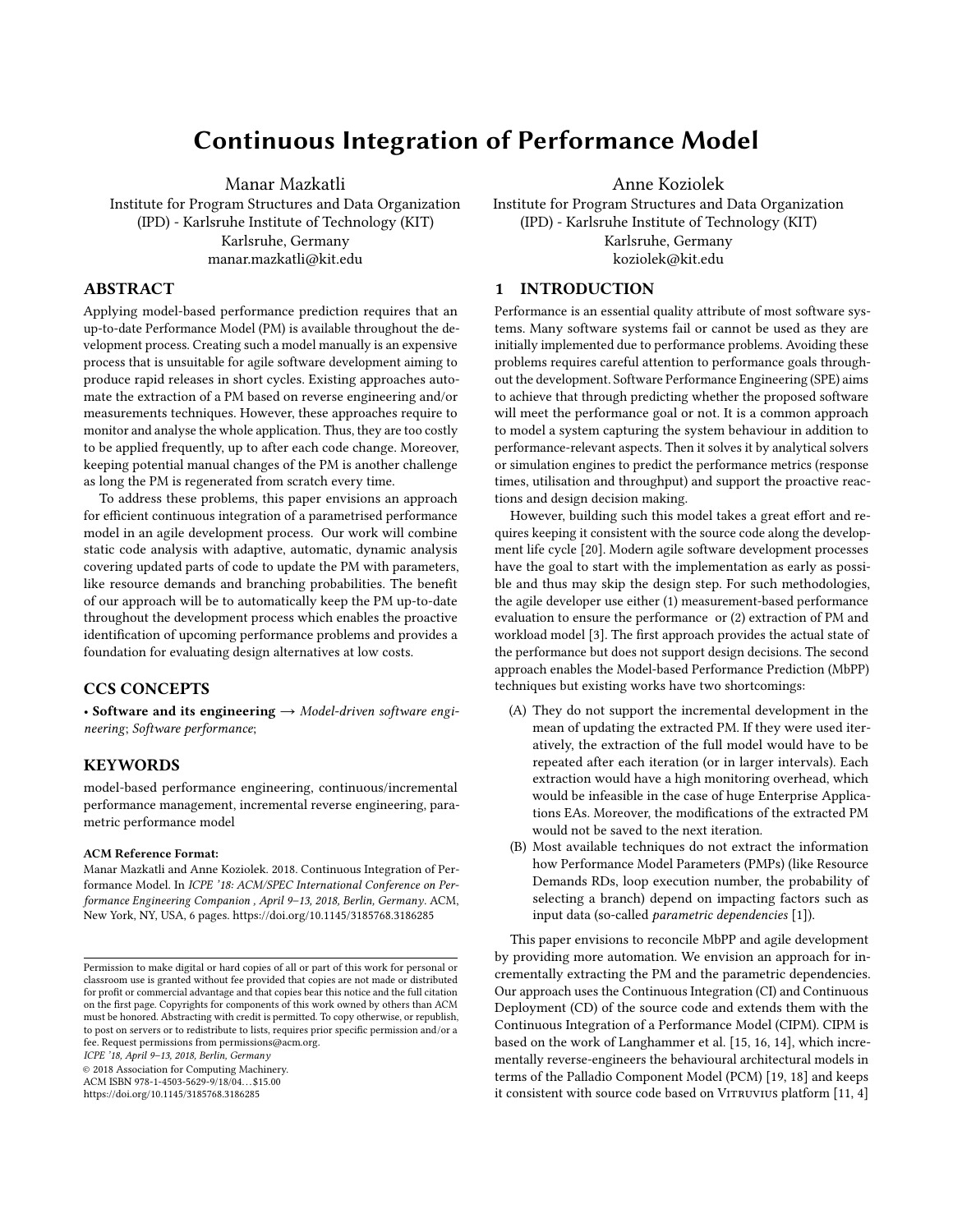using user-defined change-driven consistency preservation rules. Langhammer introduced one scenario for enriching the co-evolved model with performance parameters to show that the co-evolved models can be used in principle for the MbPP [\[14\]](#page-5-6). However, he does that in a separate step independent of the consistent incremental development process of VITRUVIUS using a measurement-based batch process that suffer also from the aforementioned shortcomings (A) and (B).

CIPM aims to extend Langhammer's work by the incremental automatic change-driven enrichments of the PM with PMPs considering the parametric dependencies. For this goal, we add a changedriven adaptive monitoring that monitors only the changed parts of code to minimize the overhead. Then, we keep the measurements consistent with both the PM and the code and use them to estimate the PMPs and update PM. Besides, we define a self-validation process of the estimated PMPs. The resulting PM will enable MbPP that supports design decision making for what-if scenarios like the scalability and sizing questions (examples are found in [\[13\]](#page-5-11)).

For the experimental evaluation, CIPM will use Kieker monitoring tool [\[7\]](#page-5-12) that supports adaptive monitoring and defining customizable probes.

The next section gives an overview of the foundations. An overview of the envisioned CIPM process is described in [section 3.](#page-1-0) The [section 4](#page-2-0) describes how our approach keeps the consistency between the PM, measurements and source code. The [section 5](#page-2-1) describes the CIPM activities in details. The planned evaluation is described in [section 6.](#page-4-0) The related works will be discussed in [section 7.](#page-4-1) The conclusion will follow in [section 8.](#page-4-2)

#### 2 FOUNDATIONS

This section gives a brief overview of the main foundation that our work is based on.

### 2.1 DevOps

DevOps [\[3\]](#page-5-2) is an agile enterprise software development (iterative and incremental development). DevOps aims to integrate tightly development (Dev) and operations (Ops) teams to continuously adapt EAs to business environment changes, like configuration management, metrics and monitoring schemes, virtualization etc.

#### <span id="page-1-1"></span>2.2 Palladio

Palladio [\[18\]](#page-5-8) is a software architecture simulation approach that analyses the software at the model level for performance bottlenecks, scalability issues, reliability threats, and allows a subsequent optimisation.

PCM [\[19\]](#page-5-7) can be used for model-based performance predictions. For this goal, the SEFFs [\[1\]](#page-5-3) are used to specify the behaviour of component services. A SEFF describes the behaviour of a component service in an abstract level using different control flow elements, such as internal actions: a combination of internal computations that do not include calls to required services, external call actions: calls to a required service, loops and branch actions. Both SEFF loops and branch actions include at least one external call, otherwise they will be ignored and combined into an internal action in order to increase the level of abstraction.

#### 2.3 Co-evolution approach

The approach of co-evolution of component-based software archi-tecture and source code [\[15,](#page-5-4) [14\]](#page-5-6) is based on the VITRUVIUS viewbased approach [\[11,](#page-5-9) [4\]](#page-5-10). It helps software developers and architects evolving their software system by keeping the architecture and the code consistent during the evolution. This approach applies change-driven consistency preservation process based on userdefined change-driven consistency preservation rules between the architectural model and source code. The consistency preservation rules describe the overlap and the model-based transformations that will be used to reinstantiate the consistency. The reactions language of VITRUVIUS can be used to describe the consistency rules. This language consists of two constructs, reactions and routines. A reaction specifies, in reaction to which kind of change some consistency repair logic, defined in a routine, has to be executed. A routine specifies which information has to be extracted and how consistency is repaired. This approach gives a view of the software behaviour through creating the SEFFs.

### 2.4 Kieker

Kieker [\[7\]](#page-5-12) is an extensible open-source application performance management tool. It allows to capture and analysis execution traces from distributed software systems. It allows predefinition and customizing of probes as well as the dynamic and adaptive monitoring. Jung et al. [\[9\]](#page-5-13) introduce an Instrumentation Aspect Language (IAL) to specify where monitoring probes are injected in the code based on available structural information codified in PCM. Moreover, it specifies which attributes have to be monitored using Instrumentation Record Language (IRL), which describes the data structures to represent the monitored information. Heinrich et al. [\[6\]](#page-5-14) propose a measurements metamodel based on IRL, which stores and manages the measurements traces.

#### <span id="page-1-0"></span>3 CIPM PROCESS

The CIPM is an extension of the iterative, incremental process of the agile as well as DevOps development process. Currently, both agile and DevOps teams rely on automated build, test automation, CI and CD. CIPM aims to increase this level of automation in the development process by providing fast feedback about the performance and enabling MbPP after each iteration. Executing MbPP using the Palladio simulator requires having repository, system, resource environment, allocation and usage models. Most of these models can be extracted using static analysis of source code and test cases or through the dynamic analysis of the monitoring data. Keeping the extracted PM up-to-date along the iterative development process will avoid the overhead resulting from the unnecessary monitoring or analysis. To achieve that CIPM extends the consistent co-evaluation approach as described in [section 4.](#page-2-0)

This extension automates four activities (described in [section 5\)](#page-2-1): First, the static analysis of the changed parts of the source code in order to update the static PM, the monitoring probes and the usage model structure. Second, the monitoring of the affected parts of the code to extract the needed monitoring traces. Third, the dynamic analysis of the resulting monitoring traces to estimate PMPs and feed them to the PM. Finally, the self-validation of the extracted PMPs. These activities will enable applying MbPP at anytime to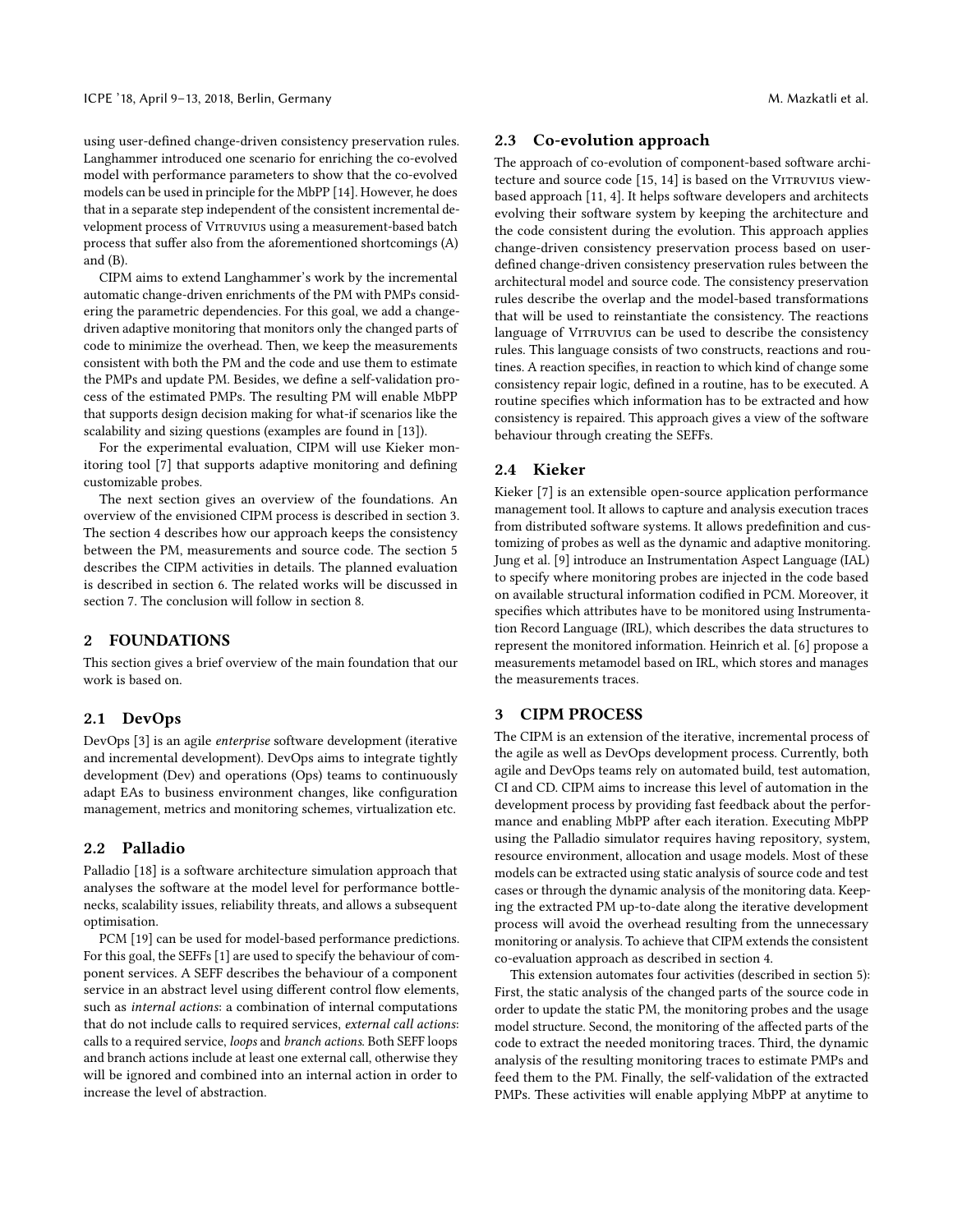avoid the performance problems and answer the questions of whatif scenarios and sizing investigations.

#### <span id="page-2-0"></span>4 PRESERVING THE CONSISTENCY

CIPM extends the co-evaluation approach to configure the monitoring process and keep also the PCM models consistent with the last up-to-date measurements based on VITRUVIUS platform. This requires (1) extending the VSUM-repository with an Instrumentation MetaModel (IMM) that describes and manage the instrumentation points as well as the weaving information based on Aspect-Oriented Programming (AOP) [\[10\]](#page-5-15), (2) Measurements MetaModel MMM that describes the data structures of the different monitored data, and (3) defining the mapping as well as the consistency rules between the MMM, IMM PCM metamodel and source code metamodel.

Regarding (1,2), our approach will extend the measurement metamodel described by Heinrich et al. [\[6\]](#page-5-14) to describe and manage the needed fine-grained probes (IMM) and implement new trace events for them (MMM). Regarding (3), the needed consistency rules can be defined using VITRUVIUS reactions and mapping languages. For example, a reaction routine may specify how to react to changes in the internal action of a service. This routine retrieves the internal action ID, archives the old monitoring records related to this ID and insert/activate the measurement points needed to observe this internal action again.

[Figure 1](#page-3-0) describes the defined reaction routines to keep the models consistent. First, in reaction to code changes, the first reaction routine will execute a change-driven static analysis (see [subsec](#page-2-2)[tion 5.1\)](#page-2-2) and trigger CD automatically. This will trigger the second reaction routine, which starts the monitoring. The monitoring traces will update the Measurements Model MM. The changes in MM will trigger the third reaction routine, which deactivates the related probes, re-estimate the related PMPs and update the PM, as soon as the sufficient number of traces are collected. This number will be determined later according to experiments. The fourth defined routine will be triggered in the reaction of enriching the PM with the calculated performance parameters. This routine will start the simulation to validate the extracted performance parameters and sequentially delete or activate the related probes.

Besides, the developer can manipulate the resulting PCM models at anytime. His changes will be saved during the iterative development process and also be reflected in the corresponding models.

### <span id="page-2-1"></span>5 CIPM ACTIVITIES

CIPM can be divided into four activities that are applied in each iteration of the consistent DevOps/ agile development process. The following subsections describe them in detail:

#### <span id="page-2-2"></span>5.1 Static extraction of performance model

The goal of the static analysis is to update the PCM repository model (which contains the models of components with their SEFFs) and the usage model as well as the probes needed in the following CIPM step.

As mentioned before, updating the repository model is mainly based on Langhammer et al. [\[14\]](#page-5-6), which extracts the components with their behaviours in terms of SEFFs. We extract the usage model from the test cases incrementally similar to another work of Langhammer et al. [\[16\]](#page-5-5) and update it based on monitoring information as explained in [subsection 5.3.](#page-2-3)

The reaction routines generate the appropriate monitoring probes as a reaction to the changes that may have an impact on performance, if it has not already generated by another similar change. Changes with no impact on performance like updating a name of a method will have no reaction.

The CIPM process is independent of the monitoring tool or the adopted dynamic analysis. Therefore, it allows choosing the granularity of the instrumentation based on the approach used in the next step to estimate the PMPs. For example, RD estimation approaches used by LibreDE [\[23\]](#page-5-16) require coarse-grained monitoring data, like end-user transaction response times and total resource utilization. In this case, service-level probes will be generated based on AOP and stored in the Instrumentation Model IM similar to the mechanism applied by IAL. Moreover, the static analysis will define the record structures based on IRL. Our work, however, aims to also estimate individual RDs of internal actions as well as the parametric dependencies, like the dependency between input data and control flow or data passed to other components and RDs. In our case, service-level instrumentation is required to capture input parameters and to update the usage model, but it is not finegrained enough to estimate the RDs of the SEFF parts. Therefore, we insert instrumentation points compatible with the SEFF abstraction level based on AOP, if they have been changed from the previous iteration and the instrument points are not already inserted by another change. For examples, the probes can be (a) around the code of an internal action that has been changed, (b) before as well as after an external call to capture input and return data, (c) inside a loop that has been changed to capture the executions number, or (d) inside a branch that has been changed to capture selected branches in addition to the passed parameter.

## 5.2 Monitoring the changed parts of source code

The monitoring step provides the data required to estimate the PMPs and update the usage model. The monitoring stage will be triggered by CD regardless where the code is deployed (testing, production, canary test environment [\[8\]](#page-5-17) etc.). This step is not related to specific monitoring tool.

Our approach reduces the downside of the used fine-grained monitoring through monitoring only the source code changes in each iteration on one hand and deactivate the probes after collecting the desired amount of traces on the other hand (see [subsection 5.3\)](#page-2-3).

In addition to monitoring the defined probes the resource information, such as the CPU utilization and the memory footprint will be also monitored.

## <span id="page-2-3"></span>5.3 Dynamic analysis and model parametrization

This step aims to extract the performance parameters as well as to update the usage model. For the first goal, we define a reaction routine that reacts to change in the MM. This routine checks, first, whether the count of the gathered traces is enough. If not, no action will be performed, otherwise, the routine will deactivate the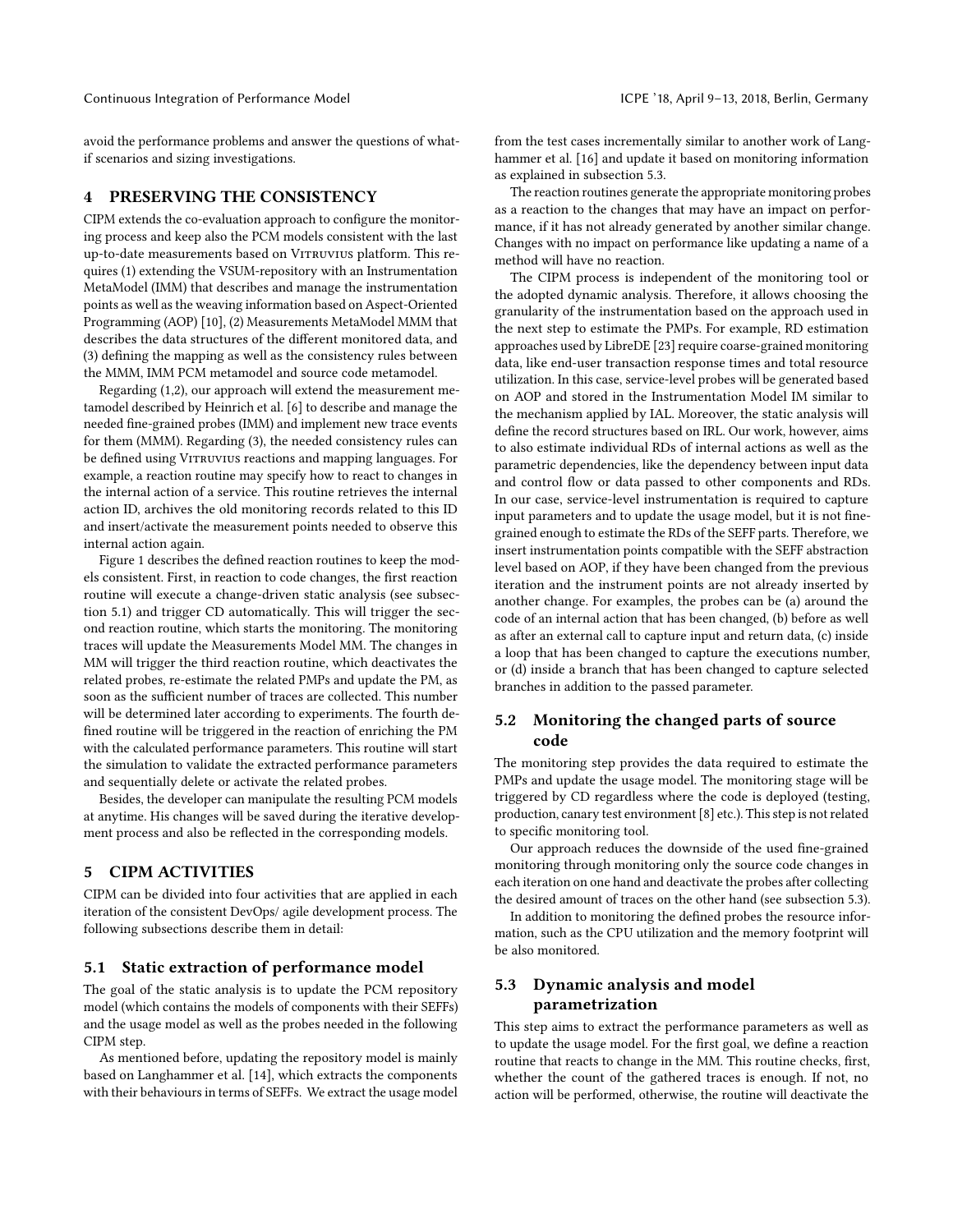#### <span id="page-3-0"></span>ICPE '18, April 9–13, 2018, Berlin, Germany M. Mazkatli et al.



Figure 1: CIPM activities

defined probes and start the dynamic analysis. The dynamic analysis extends the approach of Brosig et al. [\[2\]](#page-5-18) to estimate the RDs in the case of adaptive monitoring. This approach approximates RDs with measured response times in the case of low resource utilization, typically 20%. Otherwise, they estimate the RD of internal action i (a part of SEFF, see [subsection 2.2\)](#page-1-1) for resource  $r(D_{i,r})$  based on service demand law [\[17\]](#page-5-19) shown in equation (1). Here,  $U_{i,r}$  the average utilization of resource r due to executing internal action i and  $C_i$  is the total number of times that internal action  $i$  is executed during the observation period of fixed length  $T$ :

$$
D_{i,r} = \frac{U_{i,r}}{C_i/T} = \frac{U_{i,r} \cdot T}{C_i} \tag{1}
$$

Brosig et al. measure the  $C_i$  and estimate  $U_{r,i}$  by using the weighted response time ratios of the total resource utilization, which is not applicable in our adaptive case where not all internal actions are monitored. Therefore, we extend their approach to estimate  $U_{i,r}$ and as a result  $D_{i,r}$  based on the available measurements and the old RDs estimations.

Our new approach is based on the fact that the called internal actions are either Monitored Internal Actions (MIAs) or Not Monitored Internal Actions (NMIAs), which have been already observed in a previous iteration and have, consequentially, an estimation of their RDs. To estimate RDs of MIAs, we estimate the resource utilization due to executing MIAs  $(U_{r, MIAs})$ , estimate the utilization  $U_{i_j}$ ,<br>due to executing each i.  $\epsilon$  MIAs based on the weighted recognes due to executing each  $i_j \in MIAs$  based on the weighted response time ratios of  $U_{r, MIAs}$  and estimate  $D_{i_j, r}$  based on the service de-<br>mand law. Then we apply further applyie to extract the stochastic mand law. Then we apply further analysis to extract the stochastic formulation of the RD considering the potential dependency on the input parameters.

In an observation period  $T$  we can determine which services are called and which parameters are passed based on the applied coarse-grained instrumentation. Based on that, we can also estimate which internal actions  $i_k \in NMIAs$  are processed in this interval  $(0 \le k \le m :$  the number of *NMIAs*). Furthermore, we can measure the  $C_{i_k}$ , query  $D_{i_k}$  for each  $i_k$  and resolve it based on the captured input parameters. Sequentially, we can estimate the utilization  $U_{i_k,r}$ needed to execute  $i_k$  based on the equation (1). Hence, we can estimate  $U_{r,N M I As}$  the utilization due to executing the NMIAs as summation of the estimated  $U_{r, i_k}$ . See the equation (2).

$$
U_{r,NMIAs} = \sum_{k=0}^{m} U_{i_k, r} = \sum_{k=0}^{m} \frac{D_{i_k, r} \cdot C_{i_k}}{T}
$$
 (2)

Accordingly, we estimate the utilization due to executing the MIAs ( $U_{r,M I As}$ ) using the measured  $U_{r}$  and the estimated  $U_{r,N M I As}$ as shown in equation (3):

$$
U_{r, MIAs} = U_r - U_{r, NMIAs} \tag{3}
$$

Hence, we can estimate the utilization  $U_{i_j, r}$  due to executing<br>this  $\epsilon$  MI 4s using the weighted response time ratios as shown in each  $i_j \in MIAs$  using the weighted response time ratios as shown in equation (4), where  $R_{i_l}$  is the response time of  $i_l \in MIAs$  (1  $\le l \le n$ : the number of  $MIAs$ ) and  $C_{i_l}$  is the number of executing  $i_l$  in  $T$ .

$$
U_{i_j, r} = U_r, \text{MIAs} \cdot \frac{R_{i_j} \cdot C_{i_j}}{\sum\limits_{l=1}^{n} R_{i_l} \cdot C_{i_l}}
$$
\n
$$
\tag{4}
$$

Using  $U_{i_j}$ , we can estimate  $D_{i_j}$ , based on the service demand law<br>presented in equation (1) presented in equation (1).

Next, we use regression analysis to detect whether there is a relationship between the captured input parameters and the values of  $(D_{i_j,r})$  that are estimated in each observation period.<br>If it is found, we store the PD as a stochastic formula

If it is found, we store the RD as a stochastic formulation based on the input parameter values, if not, the average value of  $D_{i_j}$ ,  $r$ will be considered as RD estimation.

To differ between the CPU demands and disk demands we suggest detecting the disk-based services in the static analysis stage, through using specific notation or based on the used libraries. After the RD estimation, the reaction routine will enrich the Palladio model with the estimated values.

Besides, further regression analysis is used to detect the dependencies between input parameters on one hand and each of branch probabilities and loop iteration numbers on another hand. Based on the found results, CIPM will update SEFF with either input-based estimation or probability space for loop execution number as well as branch selection.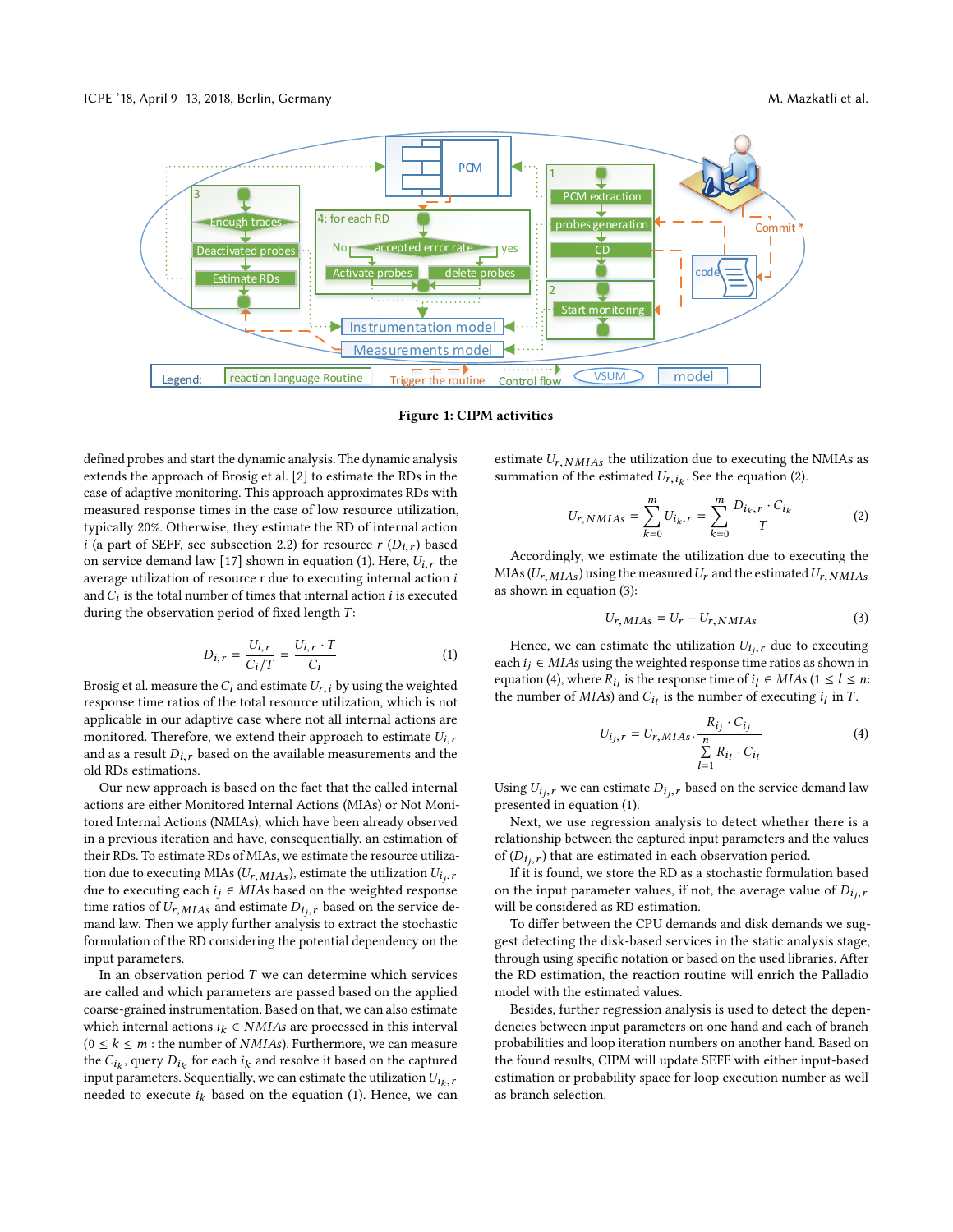Continuous Integration of Performance Model **ICPE** '18, April 9–13, 2018, Berlin, Germany

For updating the usage model (the second goal of the dynamic analysis), we expand an approach by Jung et al. [\[9\]](#page-5-13). This approach is based on Kieker and uses the fact that Kieker is able to gather the call traces and the workloads by monitoring frequency of calls to the system. The statistical analysis of these information can extract the suitable probability distributions for workload specification. Similar to the first part of the analysis, the routine will update the palladio usage model.

#### 5.4 Model-based performance prediction

In this step, the MbPP will be started as a reaction to updating the PM with RDs. The goal of this step is the self-validation of the extracted performance model notation. The validation will compare between response time distribution of measurements and simulation results for the extracted model. If the prediction error of an operation is acceptable, the related fine-grained measurement points are deleted, otherwise, the fine-grained probes will be activated and the desired number of traces will be increased, in order to collect more monitoring traces and do further analysis. However, the desired number of traces must not exceed a given limit, which will be determined by experiments.

The performed MbPP results will support the decision making to plan the next step of the iterative development.

### <span id="page-4-0"></span>6 PLANNED EVALUATION

The planned evaluation aims to cover two points. The first one is the evaluation of defined MIM, MMM as well as the consistency rules between the source code, PCM, IM and MM. The evaluation goal is to ensure that the automatic monitoring and the enrichment of PM are executed correctly. To achieve this goal, we will develop incrementally different case studies and use CIPM process to extract and update the related PMs. The evaluation performs different scenarios to add/ change the code and then asses that the correct code parts are monitored, the correct amount of traces are collected, the monitoring is stopped automatically and PMPs are updated. Based on these experimental evaluations, we will determine also when the monitoring can stop.

The second point is the evaluation of the proposed PMPs estimation. The evaluation will compare the results (the needed overhead as well as the accuracy of the estimated PMPs) with the other available approaches. To do that, we define a set of metrics that measure (1) the monitoring overhead based on the total number of measurements needed to extract PM after each iterationand (2) the accuracy of the PM based on calculating the error between the simulation metrics and the measurements [\[1\]](#page-5-3). These metrics will compare our approach with the approaches extracting the PM from scratch. We expect that the initial commit of our approach can lead to some overhead on one hand. However, we planned to overcome it by deleting the fine-grained probes after collecting enough number of traces. On another hand, we expect that our approach will avoid later a huge part of unnecessary measurements, by filtering the source code changes, monitoring only the affected parts and self-validation of the up-to-date PM.

For experements-based evaluation, we aim to use and extend CASPA platform [\[5\]](#page-5-20) with CIPM to do the needed experimental evaluations and comparisons with a higher degree of validity, repeatability, reproducibility, and comparability. We aim also to apply our approach to an EA under development to measure the monitoring overhead regarding to each commit. Otherwise, we can use the historical versions of EA to build and update the PM iteratively and show the expected benefit of our adaptive monitoring. In the first step of the evaluation, we adopt the  $mRubic<sup>1</sup>$  $mRubic<sup>1</sup>$  $mRubic<sup>1</sup>$  case study, which has been used by Langhammer to evaluate the co-evaluation approach [\[14\]](#page-5-6). The goal is to annotate the extracted PM with PMPs that we extract incrementally based on the dynamic process described in [subsection 5.3.](#page-2-3) For the monitoring we use Kieker tool with new custom probes, like internal actions probes. In the second step, we will implement the defined reactions to automate the instrumentation, enrichment and self-validation of PM.

### <span id="page-4-1"></span>7 RELATED WORKS

A number of approaches propose means for constructing the architectural model based on the static analysis, dynamic analysis or both of them. For example, Walter et al. [\[24\]](#page-5-21) propose a Performance Model Extractor (PMX) tool and provided it as a web service [\[25\]](#page-5-22). Their approach extracts an architectural performance model as well as performance annotation based on analysing the monitoring traces. Similarly, Krogmann et al. [\[13,](#page-5-11) [12\]](#page-5-23) extract parametrised PCM considering the parametric dependency based on the static and dynamic analysis. Langhammer [\[14\]](#page-5-6) introduces two reverse engineering tools that extract the static behaviour of the underlying source code. The above-mentioned approaches do not support the iterative extraction of PMs as well as the consistency preservation between PMs and source code. If they were used in an iterative development, they would re-extract the whole model by monitoring and analysing the whole system after each iteration. In addition to the monitoring overhead, the re-generation of PM ignores the changes that may be formerly applied to PM, like the parametrisation. Spinner et al. [\[21\]](#page-5-24) propose an agent-based approach to updated architectural performance models. In contrast to our work, they focus on model updates at runtime.

Other model extraction approaches drive the resource demands either based on coarse grained monitoring data [\[22,](#page-5-25) [23\]](#page-5-16) or finegrained data [\[2,](#page-5-18) [26\]](#page-5-26). The later approaches give a higher accuracy by the estimation but have a downside effect because of the overhead of instrumentation and the monitoring. Our approach aims to reduce the overhead by the adaptive instrumentation and monitoring.

#### <span id="page-4-2"></span>8 CONCLUSION

Applying MbPP in the agile and DevOps process promises supporting proactive performance management based on what-if analysis.

In this paper, we presented a roadmap to continuous integration of the architectural performance model in the agile/ DevOps development process. We propose a lightweight process based on incremental updates of the PM instead of regenerating it after each change. This process is incremental not only in terms of the generation of the structure of the model, but also in the extraction of the PMPs and parametric dependencies based on adaptive monitoring. As a next step, we will evaluate our aspect using historical versions

<span id="page-4-3"></span> $\overline{1}_{\text{see}}$ see: [https://www.hpi.uni-potsdam.de/giese/public/mdelab/mdelab-projects/](https://www.hpi.uni-potsdam.de/giese/public/mdelab/mdelab-projects/case-studies/mrubis/) [case-studies/mrubis/](https://www.hpi.uni-potsdam.de/giese/public/mdelab/mdelab-projects/case-studies/mrubis/)